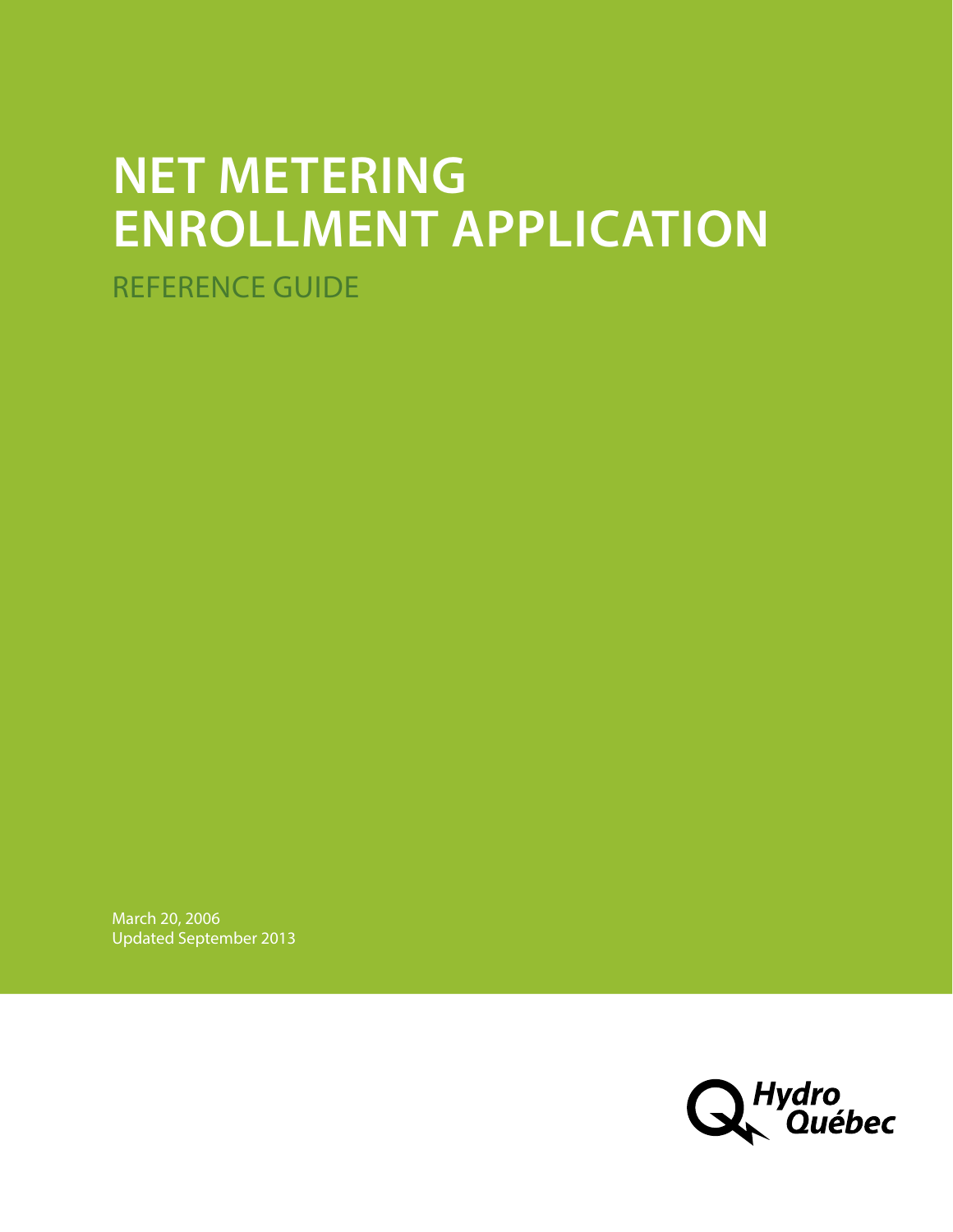## SCOPE

The purpose of this Guide is to help you understand sections 2 to 9 of the Net Metering Enrollment Application.

## SECTION DESCRIPTIONS **Section 2 – Specifications of the customer's electrical installation**

#### *Phases*

Indicate whether you have single-phase or three-phase supply.

#### *Rated voltage (AC)*

Enter the rated voltage of your electrical installation. The regular voltages for connection to the Hydro-Québec distribution grid are as follows:

- Single-phase connection 120/240 V
- Three-phase connection  $-347/600$  V

If your equipment's rated voltage differs from that of the grid, please specify.

#### *Maximum capacity of service panel (AC)*

Enter the capacity of the main circuit breaker on the service panel. If your installation includes one or more auxiliary service panels, state the capacity of the main circuit breaker.

### **Section 3 – Project**

#### *Brief description of project and site*

Briefly describe the project, including the generating equipment and its location.

#### *Total area of buildings (m2 )*

Enter the total area (in square metres) of the buildings to be supplied. This information will enable us to estimate eligible generating capacity, especially in the case of a new building.

#### *Type of heating*

State the type of energy (oil, gas, electricity, etc.) used to heat the buildings. This information will enable us to estimate eligible generating capacity, especially in the case of a new building.

#### *Planned commissioning date*

Enter the date on which you plan to complete the project, or the current date if the facilities are ready for service.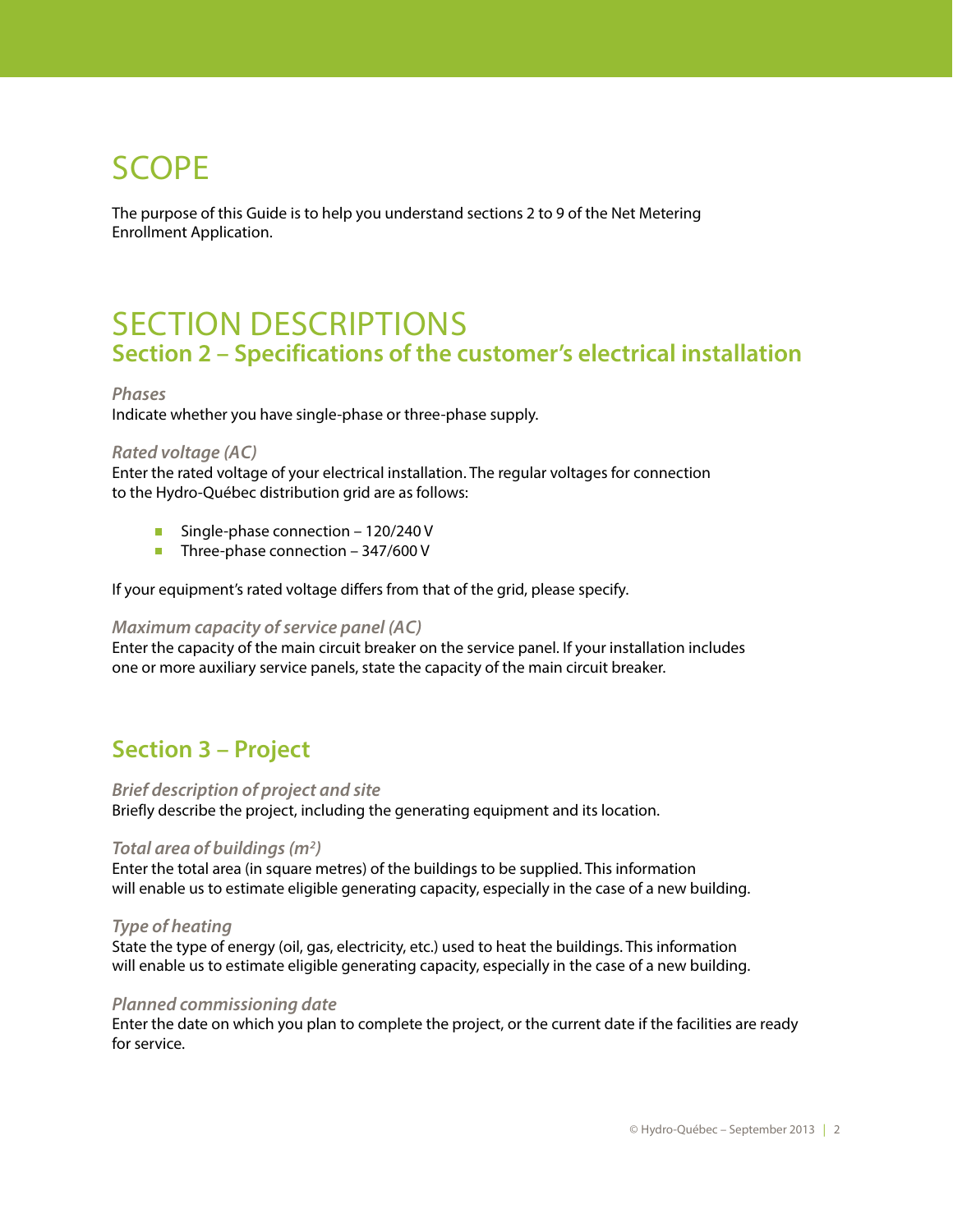#### *Energy type*

To be eligible for the net metering option, you must use a renewable energy source. The eligible energy sources are as follows:

- **Wind power**
- Solar power
- **Hydropower**
- Geothermal power (for electricity generation only)
- Bioenergy (biogas or forest biomass)

State which type of energy you will use for the project. If you plan to use more than one energy source, please state all of them.

#### *Rated capacity of the facility*

Enter the rated capacity, that is, the maximum power the installation can generate, indicating kilowatts (kW) or kilovoltamperes (kVA). The capacity indicated should not take your load into account.

Rated capacity is the lower of these two values:

- **Capacity of primary source (solar panels, wind turbines, hydropower turbines, etc.)**
- Capacity of equipment used to tie into grid (generators or inverters)

#### **Rated capacity must not exceed the lower of the following two values:**

- 50 kW (20 kW in case of single-phase installation with E.12-07–compliant connection)
- **Extimated power required to meet your needs**

The capacity needed to meet your power needs can be roughly estimated using this equation:

Power needed  $(kW) =$  Annual consumption (kWh) 8,760 (h) X Utilization factor

#### *Annual consumption*

Enter the amount of power you use in a year, in kilowatthours (kWh). You'll find this information on your bill.

#### *Utilization factor*

Enter the ratio of actual annual output to output at rated capacity for an entire year, as a percentage. The utilization factor takes into account resource availability, among other things. For a wind or solar power system, a utilization factor of 0.35 is good. An expert may provide a precise estimate of the utilization factor for a given site.

#### *Example*

Your home's annual consumption is 20,000 kWh. You want to install solar panels. Assuming a utilization factor of 0.35, the capacity required to meet your needs is calculated as follows:

#### 20,000 kWh / (8,760 h × 0.35 ) = **6.52 kW**

So the facility's rated capacity must be 6.52 kW or under.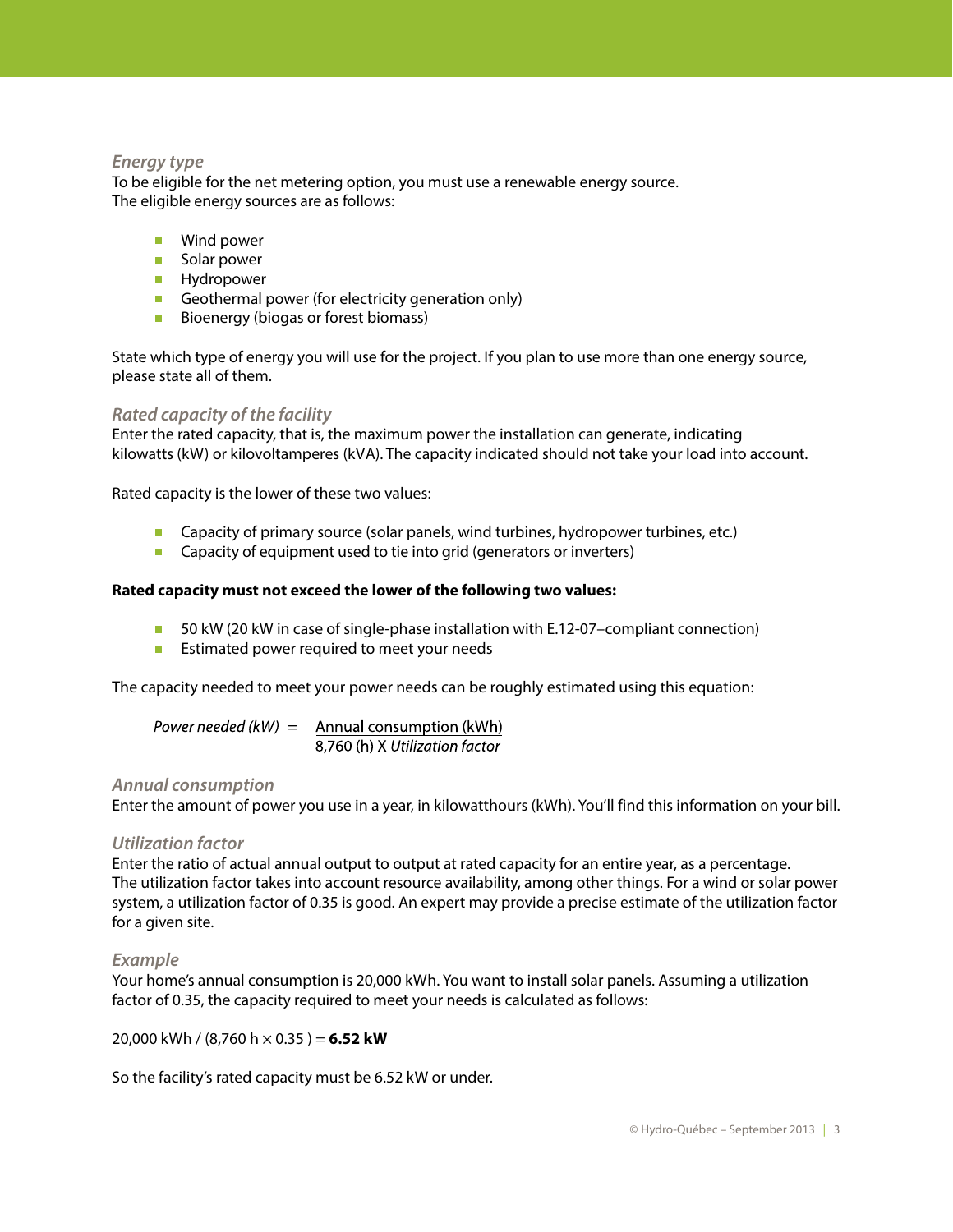#### *Connection standard*

For the net metering rate option, the facility and equipment must comply with one of these Hydro-Québec standards:

- E.12-07, for facilities of 50 kW or under equipped with inverters certified to standards **CSA C22.2**, **No. 107.1-01** or **UL1741**
- E.12-05, for all other facilities

If the connection complies with standard E.12-05, Hydro-Québec requires an engineer to submit a detailed connection study for approval. Please call Hydro-Québec to obtain a connection study template.

Standards E.12-05 and E.12-07 can be downloaded from the Hydro-Québec Web site: www.hydroquebec.com/self-generation.

#### *Details of project*

Provide any particular project characteristics that are not indicated elsewhere on the form (additional protection, specific requirements, load controller to limit your power demand, etc.).

#### *Supplier*

Enter the name of the person or company that is supplying the generating equipment. May be an integrator who provides you with a turnkey installation.

#### *Master electrician or engineer*

Enter the name of the master electrician or engineer responsible for installing the generating equipment and testing the inverters.

## **Section 4 – Generating equipment**

**Generating equipment** refers to all the machinery needed to convert raw energy into alternating current. It may be solar panels, wind turbines, hydropower turbines, etc. If you plan to use more than one piece of equipment, please enter the information for each one.

#### *Manufacturer*

Enter the name of the person or company that made the generating equipment.

*Model*  Enter the generating equipment model.

#### *Rated capacity*

Enter the equipment's rated capacity, as specified by the manufacturer, indicating kilowatts (kW) or kilovoltamperes (kVA).

#### *Quantity*

Enter the number of each type of generating equipment installed on the site. A solar power setup, for example, may consist of several identical photovoltaic panels.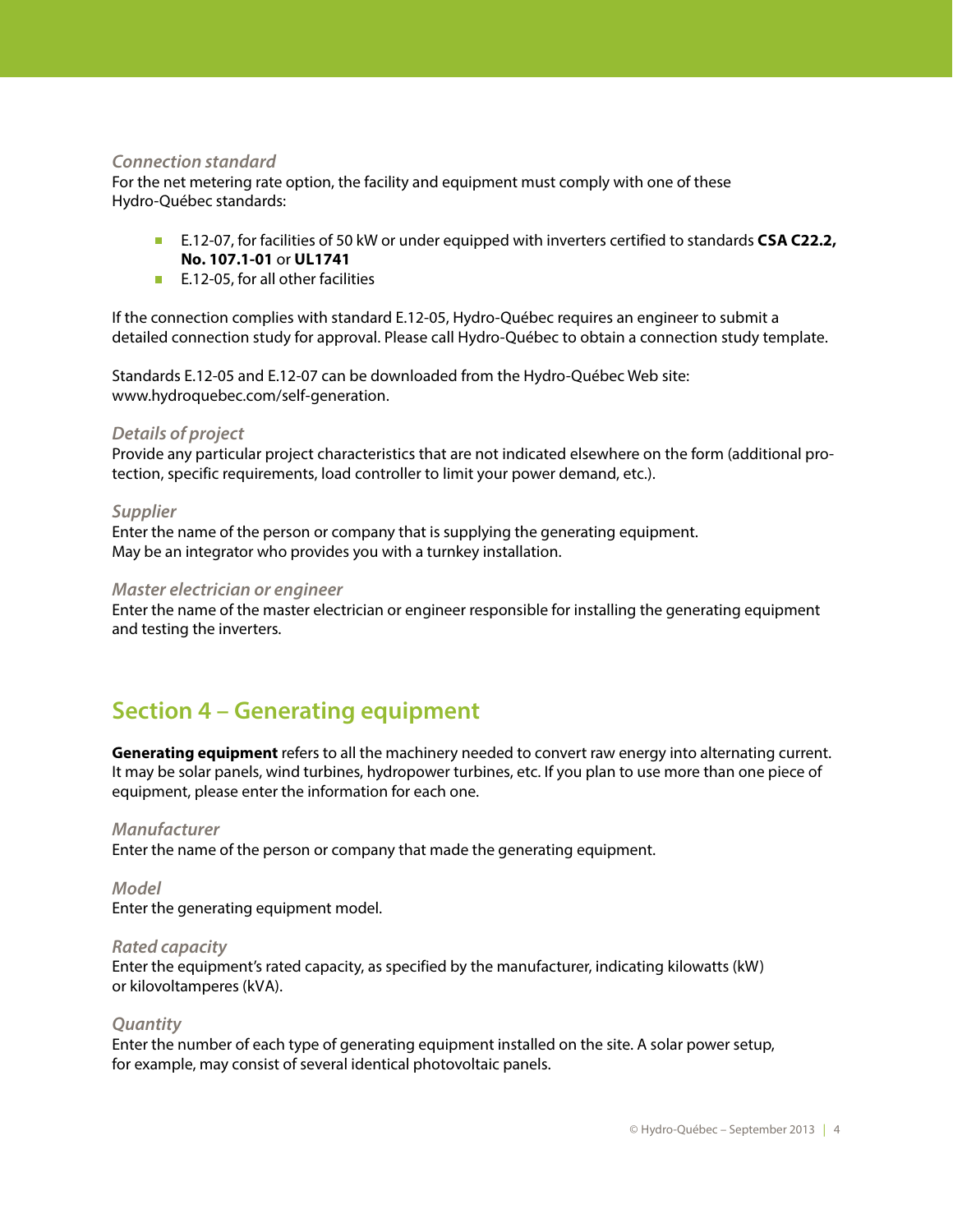## **Section 5 – Inverters**

Complete this section if your generating system requires **inverters**. If you plan to use more than one piece of equipment, please enter the information for each one.

#### *Manufacturer*

Enter the name of the person or company that made the inverter.

#### *Model*  Enter the inverter model.

#### *Ability to operate as backup power system?*

Some generating systems can be used as backup systems in case of a power outage. Hydro-Québec needs to know if this is the case for yours, even if you decide not to use it in this manner.

#### *Rated capacity*

Enter the inverter's rated capacity as specified by the manufacturer, indicating kilowatts (kW) or kilovoltamperes (kVA).

#### *Power factor at 100% of rated capacity*

Enter the inverter's power factor when operating at rated capacity.

#### *Power factor adjustable?*

Indicate whether the inverter's power factor is adjustable.

*Phases*  Indicate whether the inverter is single-phase or three-phase.

#### *Rated voltage (AC)*

Enter the inverter's rated AC output voltage.

The rated voltages for connection to the distribution grid are as follows:

- Single-phase equipment 120/240 V
- Three-phase equipment  $-347/600$  V

If the inverter's rated voltage differs from that of the grid, you will need to install a power transformer. Specify the inverter's voltage and complete Section **8, Transformers**.

#### *Maximum short-circuit current (A)*

This is the maximum current that the inverter can output if a fault (short-circuit) occurs on either the Hydro-Québec side or your side. Enter the maximum short-circuit current at the inverter output and state whether the current entered is a crest or effective value.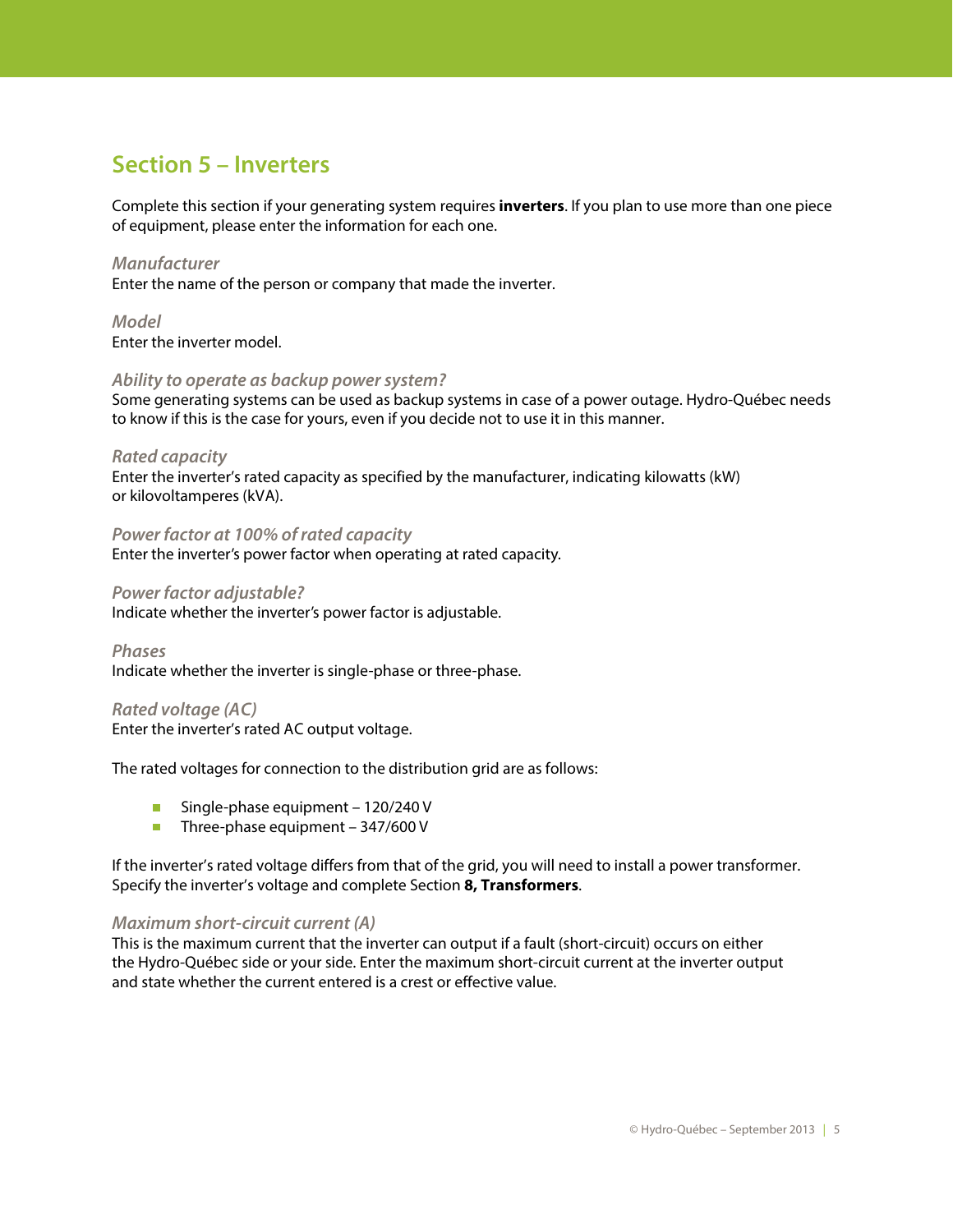#### *Certification*

Indicate whether the inverters you will be using are certified to the following standards:

- CSA C22.2, No. 107.1-01
- **UL1741**

**Attach proof of all certification obtained.** A digital copy from the equipment manufacturer or supplier is acceptable.

*Firmware version at time of certification and Current firmware version (if different)* 

The firmware has built-in protection functions, among other things. With the information in these two boxes, Hydro-Québec will be able to ensure that the firmware you specify on the form is indeed certified. Hydro-Québec must approve any change made since certification to ensure that the integrated protection will work properly.

### **Section 6 – Frequency and voltage protection**

Enter the frequency and voltage protection settings.

*Amplitude and Adjustment range*  Specify the amplitude for each function. If they are adjustable, give the ranges.

### **Section 7 – Operation as backup power system**

If there is a Hydro-Québec power outage, you can operate your installation as a backup power system if you have the right equipment. More specifically, you must be able to switch critical loads between the regular and backup power systems. A Hydro-Quebec–approved switching device is required to enable disconnection from the distribution grid upon the switchover to standalone mode (*Conditions of Electricity Service*).

*Use as backup power system anticipated?*  Indicate whether you plan to use your generating equipment as a backup power system.

## **Section 8 – Transformers**

If the inverter's output voltage is not the same as the rated voltage of your service entrance, you may need to add transformers in order to connect to the Hydro-Quebec grid.

#### *Installation of power transformers anticipated?*

Indicate whether the generating facility comprises one or more power transformers.